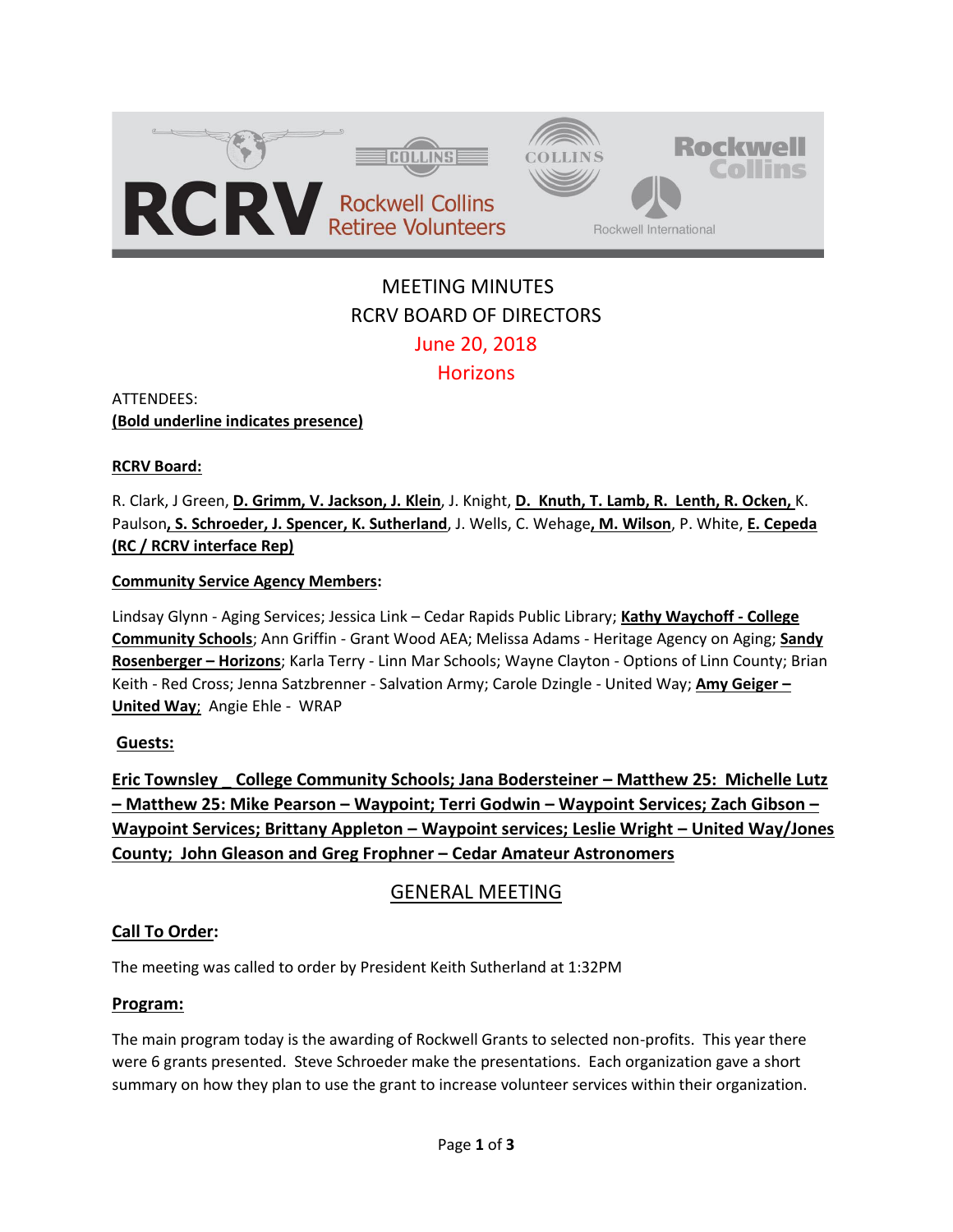- Cedar Amateur Astronomers will receive \$3,100 to create a volunteer management/scheduling tool and a brochure for recruiting additional volunteers. John Leeson sponsored this request.
- College Community Schools will receive \$1,500 to equip a workroom at Prairie Creek Intermediate School specifically for volunteers. Terry Lamb sponsored Prairie's application.
- The Delaware, Dubuque, Jackson County Regional Transit Authority will receive \$1,000 to help recruit additional volunteer drivers for expanded services in Delaware County. Mike Wilson sponsored this request.
- The Jones County Volunteer Center will receive \$1,000 for recruiting and training additional volunteers in programs such as Elderly Outreach Transportation, Volunteer Income Tax Assistance (VITA), and Senior Health Insurance Information Program (SHIIP). Gwen Duecker supported this application.
- Matthew 25 will receive \$4,900 to purchase two tablets and a volunteer management & tracking program for use in its Transform, Housing and Home Renovation program. Bob Ocken sponsored this request.
- Waypoint Services will receive \$3,500 for a pilot program for mentoring volunteers at three of its eleven sites that provide before and after school childcare and tutoring. Michael Pearson sponsored this application.

#### **Approval of Last Meeting Minutes**

Dave Knuth moved and Mike Wilson seconded a motion to approve the May Board minutes as written. Motion carried.

#### **Partner Agency Reports:**

**Sandy Rosenberger – Horizons**; Always need drivers for meals on wheels and especially this summer for the kid's lunch program at Libraries, and mobile home parks.

**Kathy Waychoff -College Community Schools**; Campus is torn up to do upgrades on the buildings. Kathy thanked Dick Lenth for the 2 sets of bean bag games and 2 sets of ladder games. The Governors volunteer awards are being held at Linn-Mar at 3:30PM July 30. The number of awardees is down to 128 this year.

**Amy Geiger – United Way;** United Way is working on programs for the Millennial population to develop work place connections to volunteer agencies. They want to establish the connection before retirement so it will continue after retirement.

#### **Old Business:**

• The RCRV Executive Committee is still discussing approaches to RCRV future plans. Part of the concern is to get some younger volunteers active in the organization. In line with this there is a need to find someone to lead the Nominating Committee for the coming year. Anyone interested should contact Keith Sutherland.